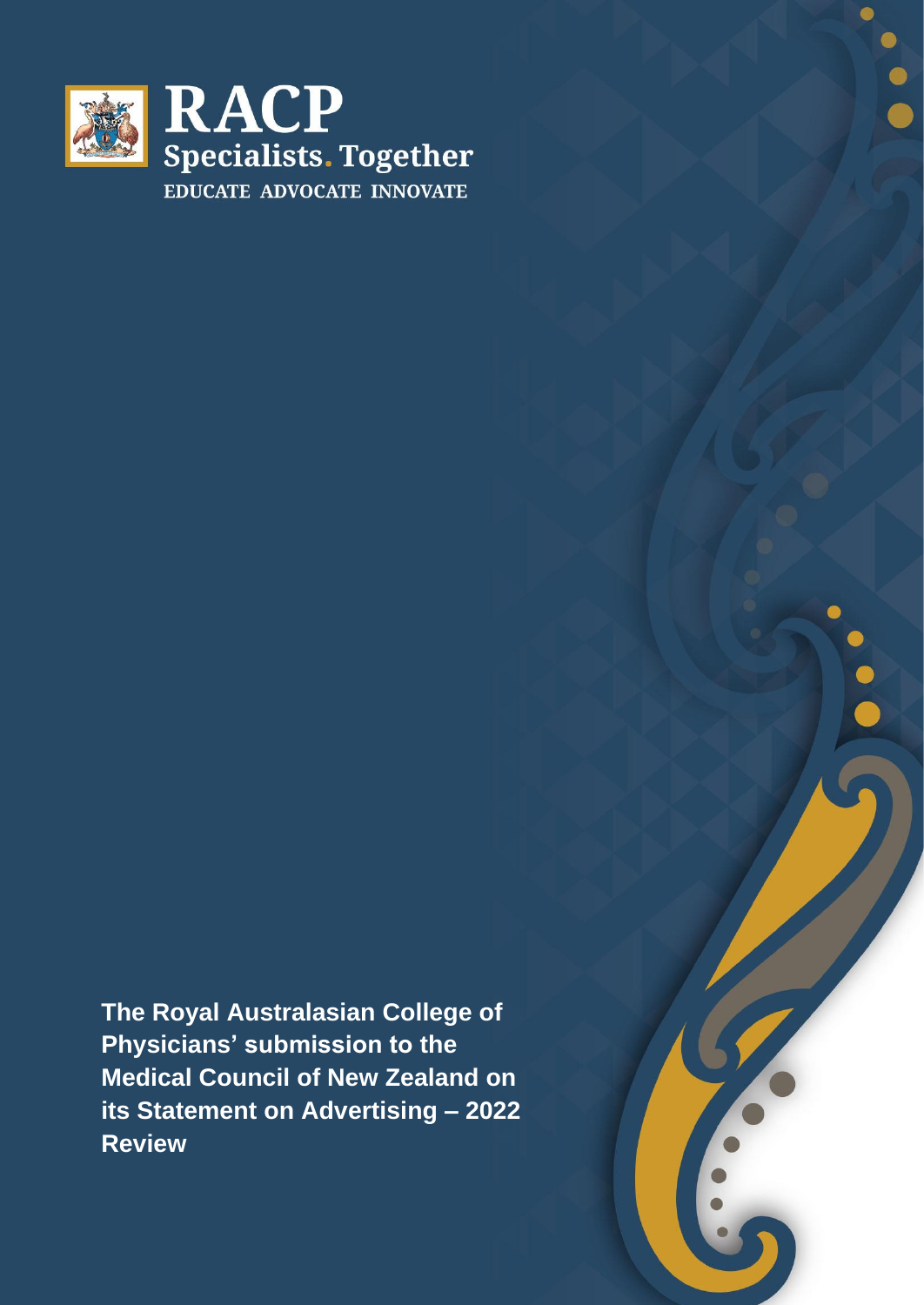# **Introduction**

The Royal Australasian College of Physicians (RACP) welcomes the opportunity to submit feedback on the 2022 Review of the Medical Council of New Zealand's Statement on Advertising (the Statement).

The RACP works across more than 40 medical specialties to educate, innovate and advocate for excellence in health and medical care. Working with our senior members, the RACP trains the next generation of specialists, while playing a lead role in developing world best practice models of care. We also draw on the skills of our members, to develop policies that promote a healthier society. By working together, our members advance the interest of our profession, our patients and the broader community.

## **Key points**

The RACP finds the revised Statement to be very reasonable and clear, better enabling doctors to understand their responsibilities to the public, and is therefore largely fit for purpose. However, RACP members have identified certain areas for possible improvements to clarify and enhance the Statement. Consequently, the RACP recommends creating a separate statement on doctor's responsibilities not to spread misinformation or disinformation.

## **Consultation Questions**

**1. Do the key points provide an accurate overview of the statement? What changes (if any) should we make to the key points?** 

Overall, the RACP is of the view that the key points provide a succinct and accurate overview of the statement. However, the College has made some suggestions for further improvements to the wording that is used in some of the key points about advertising.

Under key point two the College suggests the language could be changed to "advertise in a way that is responsible and ethical, includes **truthful and balanced information,** and that does not…..". This would better emphasise the key expectation by the Medical Council that acceptable evidence is disseminated by doctors, as highlighted in the section *ensure that the information you include is truthful and balanced*.

It is also suggested that an additional key point is included with regards to including title, qualifications, and memberships in an advertisement, drawing out the information under point 12 and 13 in the draft.

### **2. Are the definitions of 'Advertisement/Advertising' and 'Testimonial' fit for purpose? What changes (if any) should we make?**

The RACP agrees that the definitions used for 'Advertisement/Advertising', and 'Testimonial' are clear, relevant, and comprehensive and therefore largely fit for purpose, but suggest that the Statement could go further to provide more detail on *why* testimonials must not be used.

The College is pleased to note that the definitions of where an advertisement/advertising and/or testimonial can be placed are broad in scope, encompassing material published on websites, in social media or other forms of media. This acknowledges that advertising has changed significantly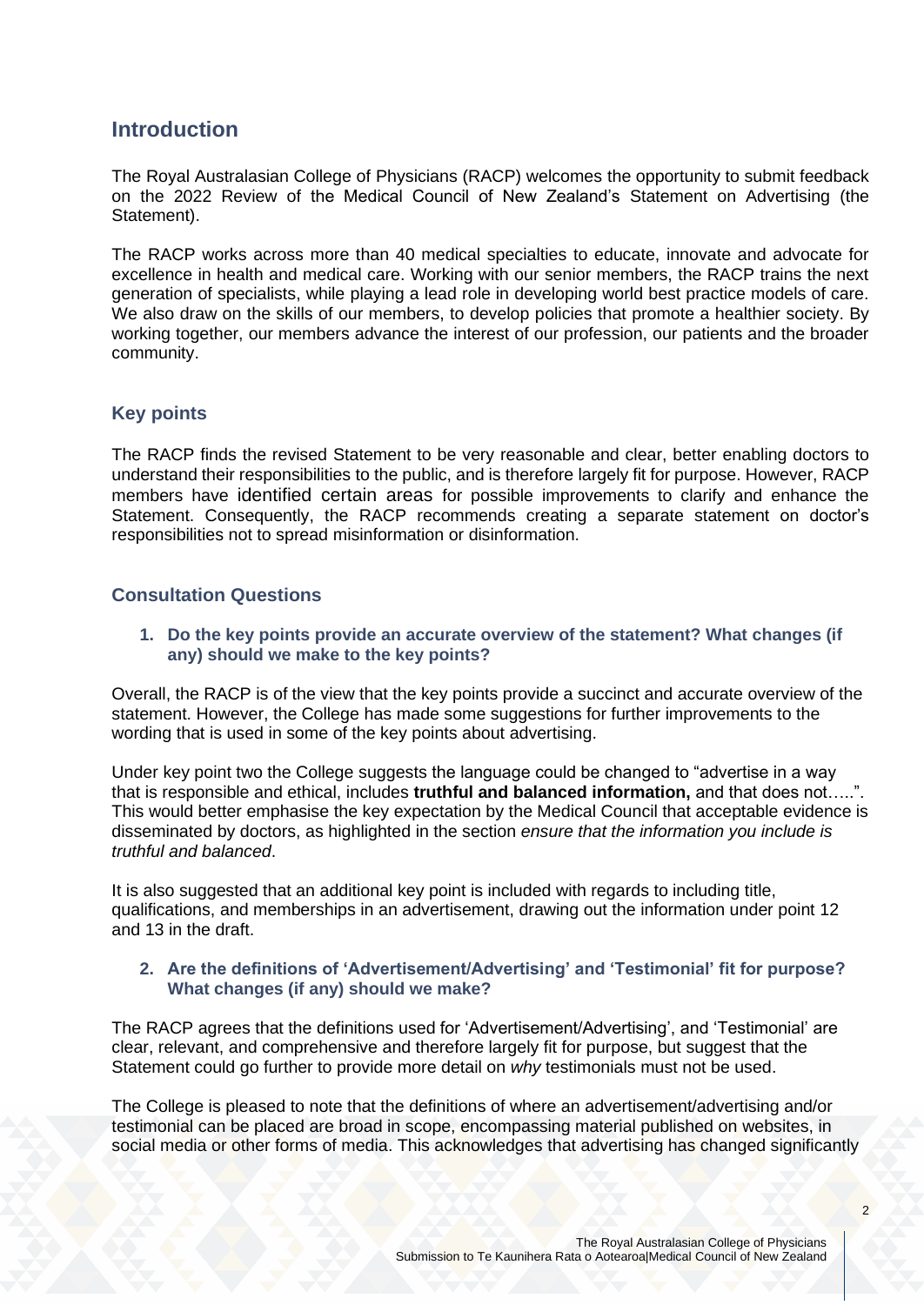in the seven years since the Statement was last published, with websites and social media evolving into major marketing tools.

The diversity of RACP feedback on testimonials indicates that more detail should be provided on the risks associated with their use, enabling the stated rationale to give greater clarity. Some members have questioned the rationale for preventing doctors from publishing testimonials that comment on quality-of-service, stating that doctors should be able to operate like other businesses and that patients and whānau can exercise good judgements. However, the consensus among our members is that doctors should not provide testimonials. Risks involved with doctors being able to publish testimonials identified by our members include that they:

- inherently do not provide a fair and balanced opinion, often including selective subjective positive comments that reflect the experience of one individual but not the likely outcome for another
- do not include adverse events
- create very unrealistic patient expectations, particularly among vulnerable people
- can be unreliable and ungovernable due to the nature of the Internet
- turn a profession into a business, thereby taking away from notions of public service
- have enabled some doctors to advertise services beyond their scope of practice, training, and experience.

Overall, the RACP acknowledges the need for patients to obtain information on doctors that would be useful to their decision-making but agrees that this should not be information that is produced by the doctor themselves. Medicine is not a field where caveat emptor can apply.

## **3. Is the statement sufficiently future-proofed? What changes (if any) should we make?**

As stated above, the definitions of what constitutes advertising material now includes a wide range of material, including website, social media and other forms of media which works well towards futureproofing the Statement. RACP members have cautioned that the nature of the digital environment means it is difficult to predict how and it what form in the future, material may be circulated/transmitted and inserted into the consciousness of patients and whānau. It is suggested that constant review will be required.

## **4. Is the statement clear and practical? What changes (if any) should we make?**

Overall, the RACP finds the Statement clear, comprehensive, and succinct. We endorse the Medical Council's acknowledgement of the inherent power and knowledge imbalance in a doctor-patient relationship. The subject matter and the resultant position of power that medical professionals retain by virtue of the trust placed in them by the public in receiving medical treatment, means that it can be difficult for lay people to make accurate judgements. The RACP has provided feedback with reference to some of the specific expectations for when you advertise as identified by the Medical Council.

#### **Ensure that the information you include is truthful and balanced**

The RACP strongly endorses the inclusion of this section which recognises that it can be a practical challenge for doctors to determine whether the information they advertise is what the Medical Council would consider to be acceptable evidence. We consider the directives given under this section to be a useful list of what factors doctors need to assess to determine if evidence is truthful and balanced. However, we suggest that it may be helpful to draw this information out more and develop it into an assessment tool or framework for doctors to use.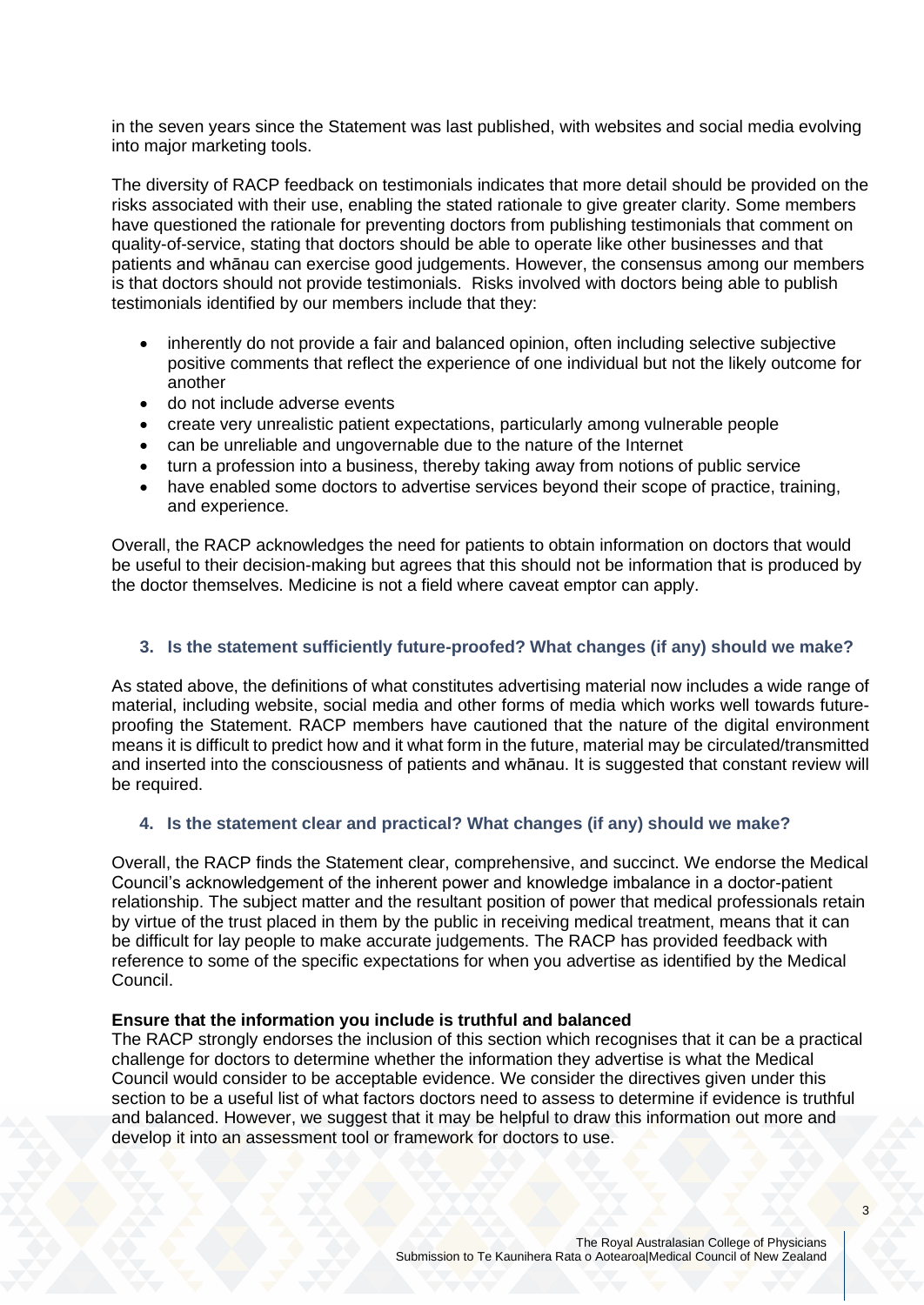### **Including titles qualifications and memberships in your advertisement**

The RACP suggests that the Medical Council needs to be more definitive in its use of the term "specialist". Feedback indicates the Statement should clarify that this term should only be used by those vocationally registered in a specialty, whose training is approved by a Vocational Education Advisory Board accredited by the Medical Council and undertaking appropriate continuing professional development relevant to that specialty. For example, in the area of Dermatology, terms such as "skin specialist", "skin cancer specialist" and "dermoscopist" can lead to misinformation and be confusing to the patients, whānau and the wider public which can then result in inappropriate management with less desirable outcomes.

Feedback from our members also suggests it would be useful to provide a definition of the term "informed consent" (used under points 10 and point 16), with reference to the Medical Council's [Statement on Informed Consent](https://www.mcnz.org.nz/assets/standards/55f15c65af/Statement-on-informed-consent.pdf)<sup>1</sup>. It is important for doctors to understand what informed consent means in the context of power imbalances, levels of medical education and complexities in provision of services.

### **5a. Should this statement be widened to refer to health misinformation (where it links to doctors' personal promotion and financial gain)? If yes, how would you define misinformation and what would you say about it?**

The RACP agrees that the Statement should be widened to refer to health misinformation. We acknowledge that the challenge of tackling the problem of the spread of health misinformation is significant for health practitioner regulation agencies. The College ask the Medical Council to widen the statement on advertising to specifically refer to the two types of false health information that can be disseminated by doctors - *misinformation* and *disinformation*.

In defining misinformation, the RACP recommends that the Medical Council's definitions acknowledge these two types of false information - *misinformation* and *disinformation*- and that these differ primarily with respect to intent and mode of spread.

- *Misinformation* involves information that is inadvertently false and is shared without intent to cause harm.
- *Disinformation* involves false information knowingly being created and shared to cause harm<sup>2</sup>.

#### **5b. Should the Council devise a separate statement on doctors' responsibilities not to spread misinformation, or is that adequately addressed through our statement on Advertising and other existing Council statements?**

The RACP is of the view that the Medical Council should devise a separate statement on doctor's responsibilities not to spread misinformation to address this unique challenge more comprehensively. To ensure optimal public health and safety in Aotearoa, we support an additional separate statement aimed at combatting health disinformation and misinformation disseminated by doctors, including material distributed for the purpose of public health or as part of a public health programme. We note that the Australian regulator, the Australian Health Practitioner Regulation

<sup>1</sup> Te Kaunihera Rata o Aotearoa | Medical Council of New Zealand. Informed Consent: Helping patients make informed decisions about their care. [Internet]. Wellington: Te Kaunihera Rata o Aotearoa | Medical Council of New Zealand; June 2021. Accessed 22 February 2022. Available from [https://www.mcnz.org.nz/assets/standards/55f15c65af/Statement-on](https://www.mcnz.org.nz/assets/standards/55f15c65af/Statement-on-informed-consent.pdf)[informed-consent.pdf](https://www.mcnz.org.nz/assets/standards/55f15c65af/Statement-on-informed-consent.pdf)

 $2$  Wang Y, McKee M, Torbica A, Stuckler D. Systematic literature review on the spread of health-related misinformation on social media. Soc Sci Med [Internet]. 2019; 240 (112552). Accessed 15 February 2022. Available from: <https://doi.org/10.1016/j.socscimed.2019.112552>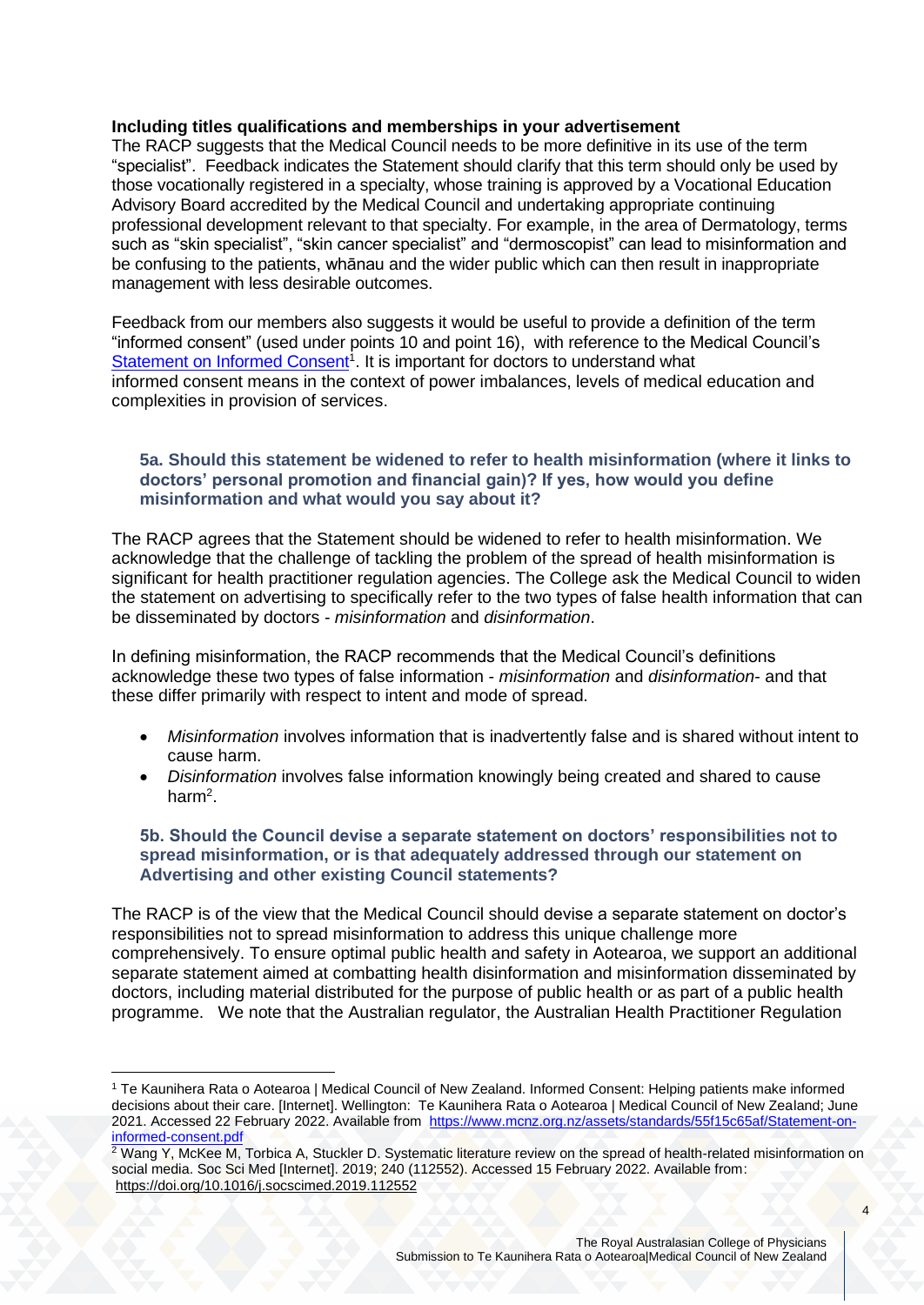Agency (AHPRA), has issued a [COVID-19 vaccination position statement,](file:///C:/Users/dcookson/OneDrive%20-%20Royal%20Australasian%20College%20of%20Physicians/Desktop/Ahpra---Position-statement---COVID-19-vaccination-position-statement%20(5).pdf) with reference to conscientious objection and COVID-19 vaccination information sharing<sup>3</sup>.

The College notes that the current definition of "Advertisement/Advertising" material in the Statement excludes material distributed for the purpose of public health or as part of a public health programme. The exclusion of public health material from the Statement could be problematic as a key area of concern among doctors in relation to advertising is the spread of false information about COVID-19, public health protections and vaccination, prompting the need for better guidance in Aotearoa on this issue.

While there have been only a small number of doctors reported to be using their position to spread false information in our communities during the pandemic<sup>4,5</sup>, these doctors have an outsize influence. These doctors have potentially undermined the vaccine rollout in Aotearoa and harmed the credibility of other doctors, who are trusted sources of information for patients, whānau and communities. RACP members in Aotearoa have expressed their frustration at the amount of false information being spread as signatories to **Doctors Stand up for Vaccination**<sup>6</sup>, an open letter written in August 2021 to present a united and evidence-based voice to the people of Aotearoa in support of vaccination.

The RACP appreciates the boundary between advertising and misinformation can be difficult to identify. We commend the Medical Council on the publication of the recent [Guidance statement](https://www.mcnz.org.nz/assets/standards/Guidelines/30e83c27d9/Guidance-statement-COVID-19-vaccine-and-your-professional-responsibility.pdf) – COVID-19 vaccine and your professional responsiblity<sup>7</sup> (alongside the Dental Council) which acknowledges that there is no place for anti-vaccination messages in professional practice, nor any promotion of anti-vaccination claims including on social media and advertising by health practitioners. However, we believe it may be timely to develop bespoke guidance on doctors' responsibilities not to spread inadvertent misinformation or intentional disinformation. We tautoko the call of the World Health Organisation for countries to manage the *infodemic* that has arisen during the pandemic**Error! Bookmark not defined.** .

## **Conclusion**

The RACP thanks Te Kaunihera Rata o Aotearoa | Medical Council of New Zealand for the opportunity to provide feedback on this consultation. To discuss this submission further, please contact the NZ Policy and Advocacy Unit at [policy@racp.org.nz.](mailto:policy@racp.org.nz)

 $6$  Royal Australasian College of Physicians (RACP). Media release – RACP stands up for COVID-19 vaccinations. [Internet]. Wellington: Royal Australasian College of Physicians; 6 September 2021. Accessed 15 February 2022.

<sup>&</sup>lt;sup>3</sup> Australian Health Practitioner Regulation Agency (Ahpra). COVID-19 Vaccination position statement. Registered health practitioners and students and COVID-10 vaccination. [Internet]. Melbourne: Ahpra; 9 March 2021. Accessed 22 February 2022. Available from: [Ahpra---Position-statement---COVID-19-vaccination-position-statement \(5\).PDF](file:///C:/Users/dcookson/Downloads/Ahpra---Position-statement---COVID-19-vaccination-position-statement%20(5).PDF)

<sup>4</sup> New Zealand Doctor. Eighteen GPs signed anti-vax site – Medical Council investigating 36 doctors but not commenting further. [Internet]. Auckland: New Zealand Doctor; 11 November 2021. Accessed 14 February 2022. Available from: [https://www.nzdoctor.co.nz/article/eighteen-gps-signed-anti-vax-site-medical-council-investigating-36-doctors-not](https://www.nzdoctor.co.nz/article/eighteen-gps-signed-anti-vax-site-medical-council-investigating-36-doctors-not-commenting)[commenting](https://www.nzdoctor.co.nz/article/eighteen-gps-signed-anti-vax-site-medical-council-investigating-36-doctors-not-commenting)

<sup>5</sup> Newshub. Medical council impose interim suspension on three doctors accused of promoting anti-vaccination views. [Internet]. Newshub New Zealand; 14 December 2021. Accessed 14 February 2022. Available from: [https://www.newshub.co.nz/home/new-zealand/2021/12/medical-council-imposes-interim-suspension-on-three-doctors](https://www.newshub.co.nz/home/new-zealand/2021/12/medical-council-imposes-interim-suspension-on-three-doctors-accused-of-promoting-anti-vaccination-views.html)[accused-of-promoting-anti-vaccination-views.html](https://www.newshub.co.nz/home/new-zealand/2021/12/medical-council-imposes-interim-suspension-on-three-doctors-accused-of-promoting-anti-vaccination-views.html)

Available from:<https://www.racp.edu.au/news-and-events/media-releases/racp-stands-up-for-covid-19-vaccinations> <sup>7</sup> Te Kaunihera Rata o Aotearoa | Medical Council of New Zealand & Te Kaunihera Tiaki Niho | Dental Council of New Zealand. Guidance statement - COVID-19 vaccine and your professional responsibilities. [Internet]. Wellington: Te Kaunihera Rata o Aotearoa|Medical Council of New Zealand & Wellington: Te Kaunihera Tiaki Niho|Dental Council of New Zealand. Accessed 15 February 2022. Available from:

[https://www.mcnz.org.nz/assets/standards/Guidelines/30e83c27d9/Guidance-statement-COVID-19-vaccine-and-your](https://www.mcnz.org.nz/assets/standards/Guidelines/30e83c27d9/Guidance-statement-COVID-19-vaccine-and-your-professional-responsibility.pdf)[professional-responsibility.pdf](https://www.mcnz.org.nz/assets/standards/Guidelines/30e83c27d9/Guidance-statement-COVID-19-vaccine-and-your-professional-responsibility.pdf)